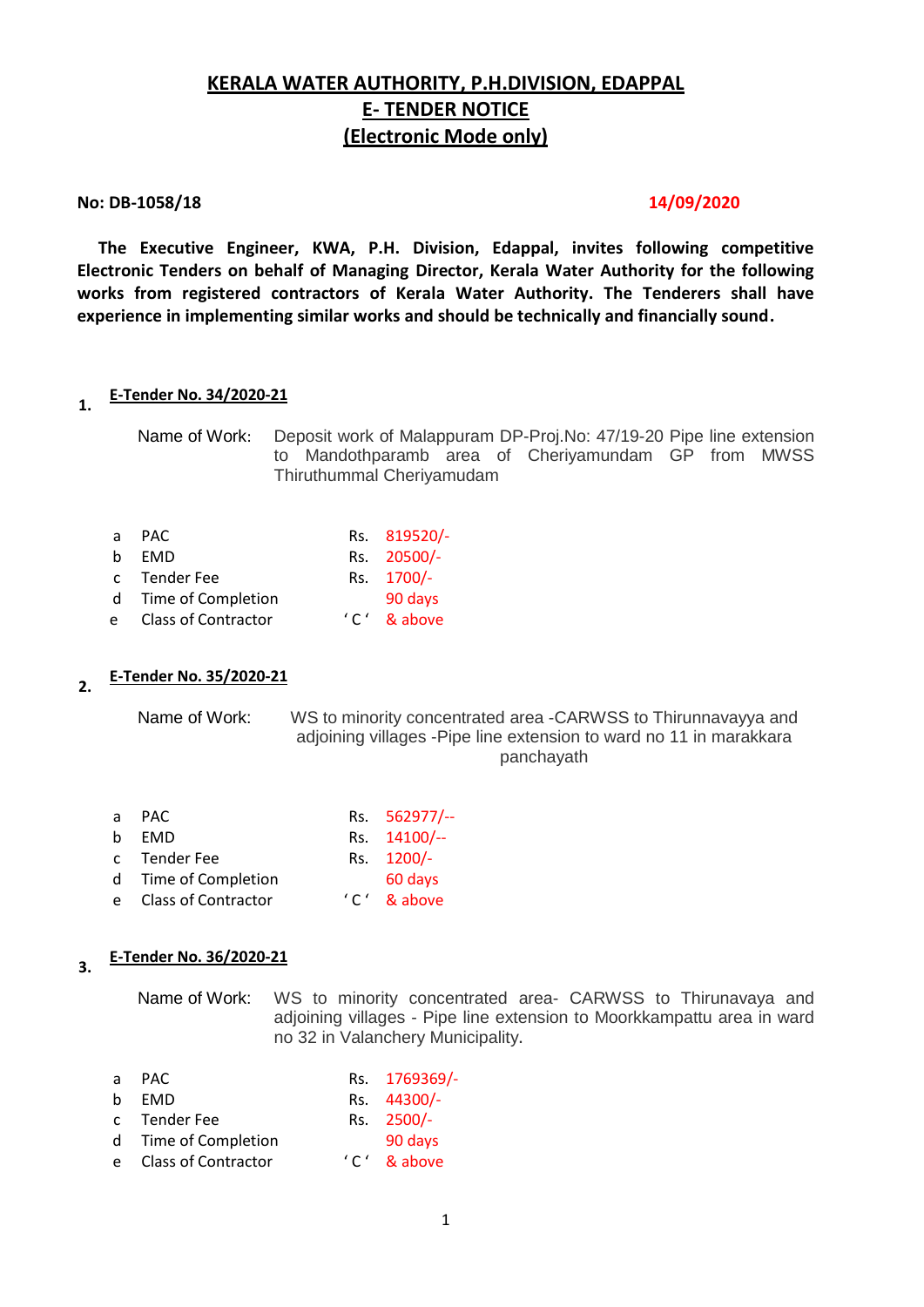# **<sup>10</sup> E-Tender No. 37/2020-21**

Name of Work:- Deposit work –Vattamkulam Pt-P No.43/2020-Pipe line extension in ward no 3 Manoor Chekannoor Road and Kattipadam-Kaladithara road in ward no 11 of Vattamkulam Panchayath.

| a PAC                 | Rs. 214057/- |
|-----------------------|--------------|
| b EMD                 | $Rs. 5400/-$ |
| c Tender Fee          | $Rs. 500/-$  |
| d Time of Completion  | 60 days      |
| e Class of Contractor | $D \& above$ |

#### **General Tender Terms & Conditions for Kerala State e-Procurement Syste**m

| Last date and time for electronic submission of tenders | Up to $11.00$ AM on $26/09/2020$ |
|---------------------------------------------------------|----------------------------------|
| Date and time of opening of tenders                     | At 11.00 AM on 30/09/2020        |

**throug[hhttps://www.etenders.kerala.gov.in](https://www.etenders.kerala.gov.in/)**

The tenders shall be submitted electronically to the Executive Engineer, PH Division, Edappal. All documents shall be submitted electronically by scanning and uploading, before the due date and time.

The tender is invited in **ONE** cover system from the registered and eligible firms through e-procurement portal of Government of Kerala (https://www.etenders.kerala.gov.in). Prospective bidders willing to participate in this tender shall necessarily register themselves with above mentioned eprocurementportal. The tender timeline is available in the critical date section of this tender published in [www.etenders.kerala.gov.in.](http://www.etenders.kerala.gov.in/)

#### **A). Online Bidder registration process:**

Bidders should have a Class II or above Digital Signature Certificate (DSC) to be procured from any Registration Authorities (RA) under the Certifying Agency of India. Details of RAs will be available on www.cca.gov.in. Once, the DSC is obtained, bidders have to register on www.etenders.kerala.gov.in website for participating in this tender. Website registration is a one-time process without any registration fees. However, bidders have to procure DSC at their own cost.

Bidders may contact e-Procurement support desk of Kerala State IT Mission over telephone at 0471- 2577088/188/388 or 0484-2336006, 2332262 or 0497-2764788, 2764188 or 0483-273294 or through email: etendershelp@kerala.gov.in or helpetender@gmail.com for assistance in this regard.

#### **B). Online Tender Process:**

The tender process shall consist of the following stages:

i. Downloading **of tender document**: Tender document will be available for free download on www.etenders.kerala.gov.in. However, tender document fees shall be payable at the time of bid submission as stipulated in this tender document. ii. **Publishing of Corrigendum**: All corrigenda shall be published on www.etenders.kerala.gov.in and shall not be available elsewhere. iii. **Bid submission**: Bidders have to submit their bids along with supporting documents to support their eligibility, as required in this tender document on www.etenders.kerala.gov.in. Hard copies of all tender documents and other supporting documents shall be submitted to the tendering authority within three days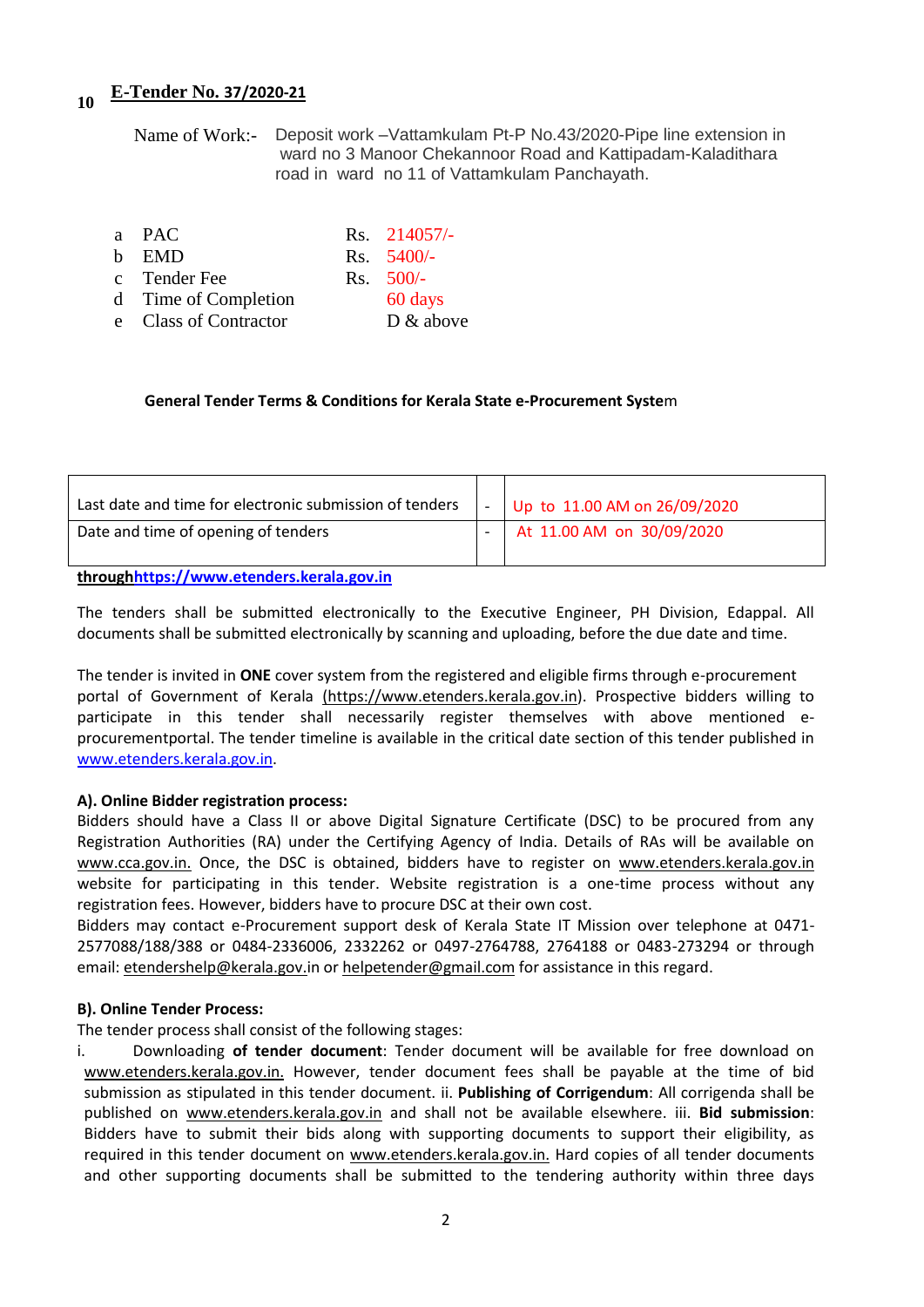ofopening of the tender. However, the online submitted documents will always supersede the manually submitted hard copies of documents for tender evaluation.

iv. **Opening of Bids:** The bids will be opened on the date and time mentioned critical date section as per the rules in force in KWA.

## **C). Documents Comprising Bid:**

The proposal shall contain the scanned copies of the following documents which every bidder has to upload:

1) Scanned copy of duly filled and signed preliminary agreement prepared in Kerala Stamp Paper worth Rs.200/-

2) Scanned copy of documents to prove eligibility criteria

3) The NIT documents of the work downloaded from the website to agree with thetender conditions

4) Any other documents as per the requirement of the tender conditions for which

the bidder may refer e-procurement portal.

Kerala Water Authority doesn't take any responsibility for any technical snag or failure that has taken place during document upload.

## **D). Tender Fee and Earnest Money Deposit (EMD)**

The Bidder shall pay a tender fee and Earnest Money Deposit (EMD) or Bid Security amount as per the tender documents. The Bid security is required to protect the purchaser against risk of Bidder's conduct, which would warrant the forfeiture of security.

**Online Payment modes**: The tender fee and EMD can be paid in the following manner through e-Payment facility provided by the e-Procurement system:

- i. **State Bank of India (SBI) Internet Banking**: If a bidder has a SBI internet banking account, then, during the online bid submission process, bidder shall select SBI option and then select Internet banking option. The e-Procurement system will re-direct the bidder to SBI's internet banking page where he can enter his internet banking credentials and transfer the tender document and EMD amount. NEFT/RTGS/Group Transfer from SBI are not allowed and will be treated as invalid mode of payment
- ii. ii. **National Electronic Fund Transfer (NEFT**)/ **Real Time Gross Settlement (RTGS):** If a bidder holds bank account in a different bank, then, during the online bid submission process, bidder shall select NEFT/ RTGS option. An online remittance form would be generated, which the bidder can use for transferring amount through NEFT/ RTGS either by using internet banking of his bank or visiting nearest branch of his bank. After obtaining the successful transaction receipt no. (UTR), the bidder has to update the same in e-Procurement system for completing the process of bid submission. Bidder should only use the details given in the Remittance form for making a NEFT/ RTGS payment otherwise payment would result in failure in e-Procurement system.

**As NEFT payment status confirmation is not received by e-Procurement system on a real-time basis, bidders are advised to exercise NEFT mode of payment option at least 48 hours prior to the last date and time of bid submission to avoid any payment issues.** 

**For RTGS the timings that the banks follow may vary depending on the customer timings of the bank branches and settlement from RBI. Bidders are advised to exercise RTGS mode of payment at least 24 hours prior to the last date and time of bid submission to avoid any payment issues.** 

NEFT/ RTGS payment should be done according to following guidelines: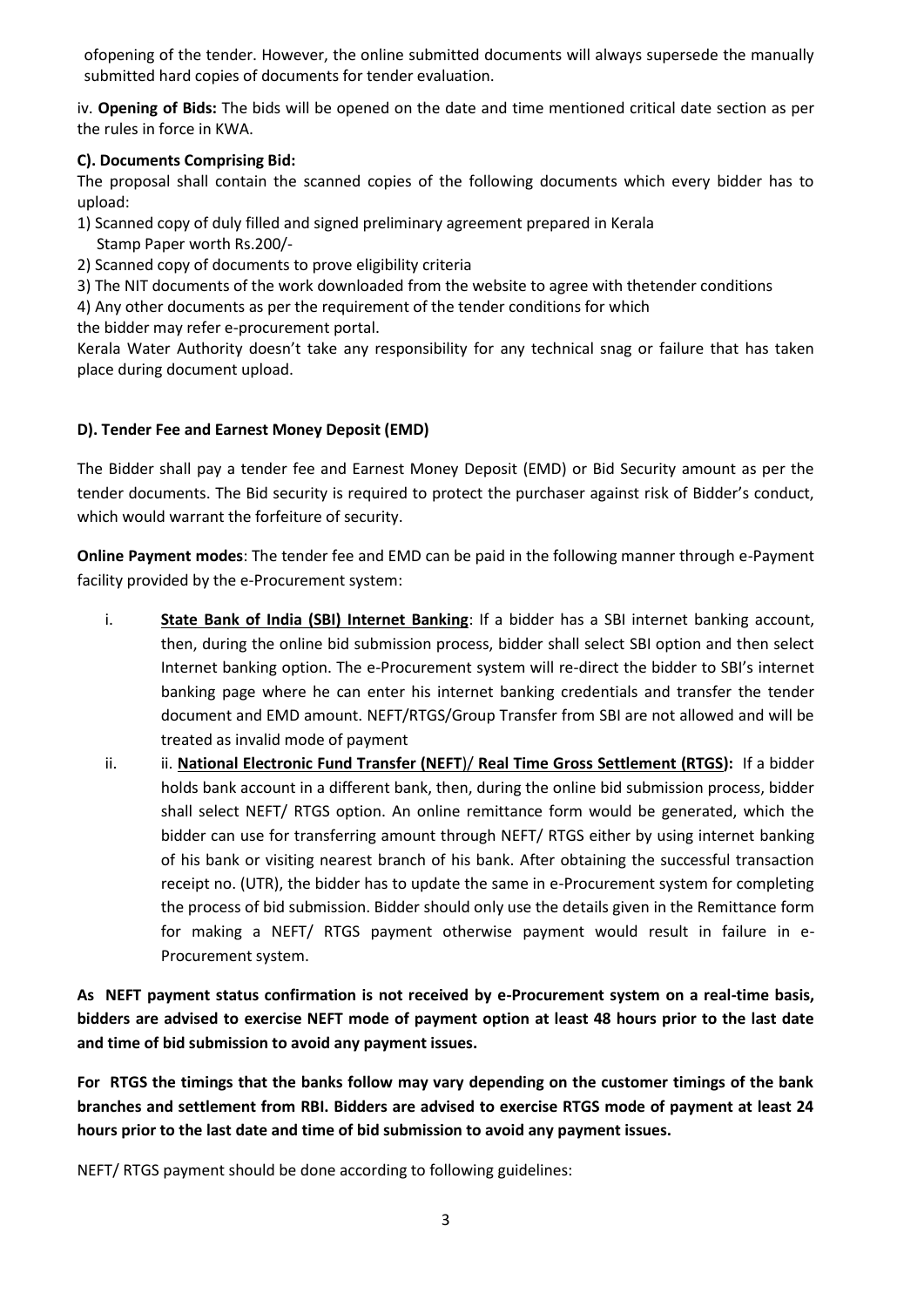i. **Single transaction for remitting Tender fee and EMD**: Bidder should ensure that tender fee and EMD are remitted as one single transaction.

**ii. Account number as per Remittance Form only:** Account no. entered during **NEFT/RTGS** remittance at any bank counter or during adding beneficiary account in Internet banking site should be the same as it appears in the remittance form generated for that particular bid by the e-Procurement system. Bidder should ensure that tender fee and EMD are remitted only to the account number given in the Remittance form provided by e-Procurement system for that particular tender. Bidders must ensure that the banker inputs the Account Number (which is case sensitive) as displayed in the Remittance form. No additional information like bidder name, company name, etc. should be entered in the account no. column along with account no. for NEFT/RTGS remittance.

iii. **Only NEFT/RTGS Remittance Allowed from banks other than SBI:** Account to Account transfers, State Bank Group Transfers (GRPT), Payments from NRE Accounts, SWIFT Transfers or Cash payments are not allowed and are treated as invalid mode of payments. Bidder must ensure that the banker does NEFT/RTGS (for above 2 lakhs payments as per RBI guidelines) transaction only irrespective of the amount and specially instruct the banks not to convert the payment type to GRPT or any other mode.

iv. **Amount as per Remittance form**: Bidder should ensure that the amount being remitted is neither less nor higher than the amount shown in remittance form.

v.**UTR Number:** Bidders should ensure that the remittance confirmation (UTR number) received after NEFT/RTGS transfer should be updated as it is, in the e-Procurement system for tracking the payment.

vi. **One Remittance Form per Bidder and per Bid:** The remittance form provided by e-Procurement

system shall be valid for that particular bidder and should not be re-used for any other tender or bid or by any other bidder. Any transaction charges levied while using any of the above modes of online payment has be borne by the bidder. The supplier/contractor's bid will be evaluated only if payment status against bidder is showing "Success" during bid opening.

### **E). SUBMISSION PROCESS:**

For submission of bids, all interested bidders have to register online as explained above in this document. After registration, bidders shall submit their bid online on www.etenders.kerala.gov.in along with online payment of tender fee and EMD. For page by page instructions on bid submission process, please visit www.etenders.kerala.gov.in and click "Bidders Manual Kit" link on the home page.

**It is necessary to click on "Freeze bid" link/ icon to complete the process of bid submission otherwise the bid will not get submitted online and the same shall not be available for viewing/ opening during bid opening process**.

Edappal. Date:14/09/2020

EXECUTIVE ENGINEER P.H. DIVISION, KWA, EDAPPAL. Tel.No.0494 2680215 **e-mail id :eekwaedappal@gmail.com**